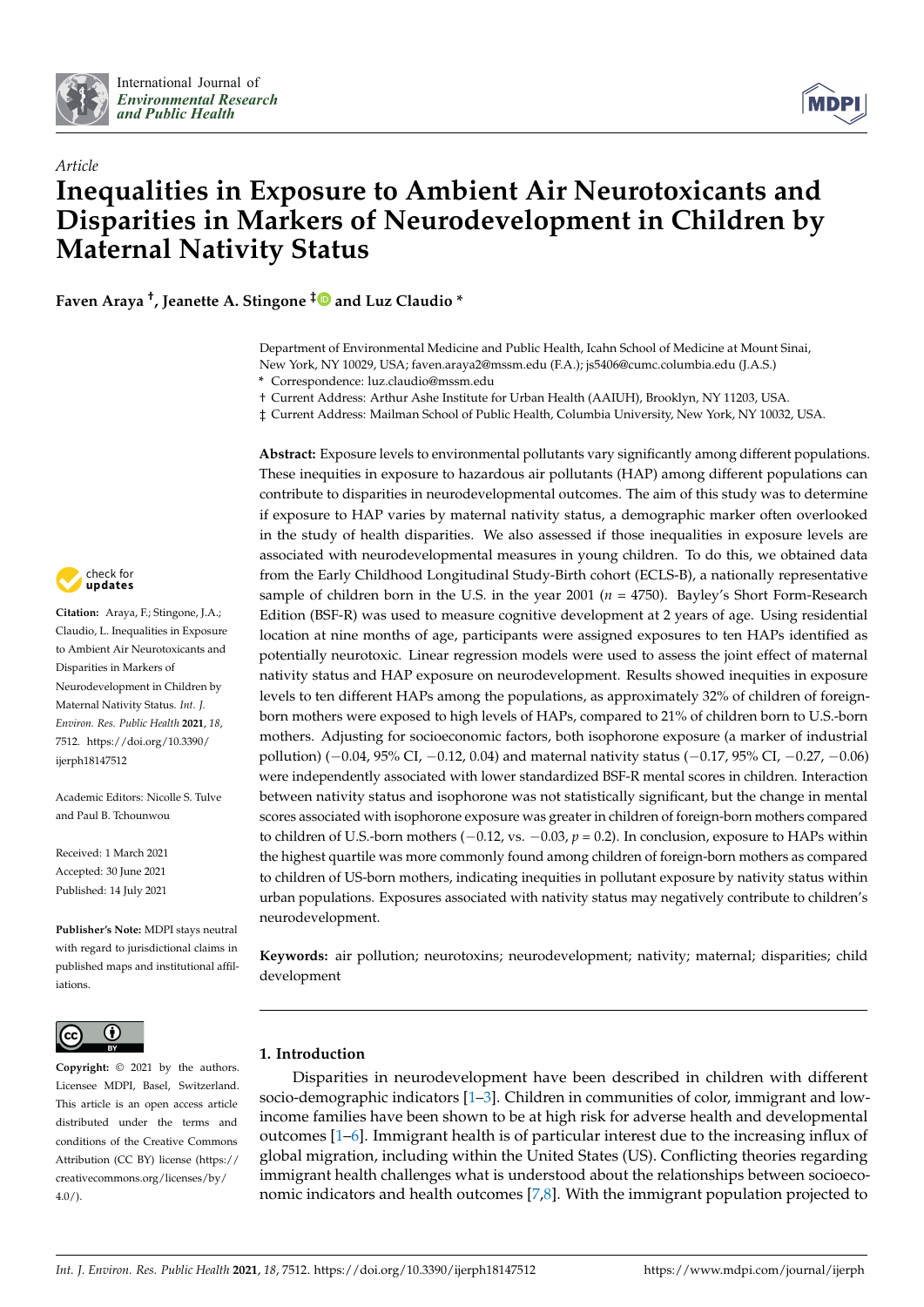double by 2050, understanding the determinants of immigrant health and their children's health is essential in understanding how future health outcomes will be shaped in the US [\[9\]](#page-9-5).

One way in which health disparities arise between populations of different socioeconomic status is through differences in exposure levels to environmental toxicants [\[2,](#page-9-6)[10\]](#page-9-7). In particular, children's neurodevelopment is highly sensitive to exposure to air pollutants [\[11](#page-9-8)[,12\]](#page-9-9). For example, growing evidence has shown that exposure to hazardous air pollution is concentrated in urban areas, disproportionately affecting minorities and low-income communities, and may therefore contribute to the observed differences in neurodevelopment [\[13–](#page-9-10)[16\]](#page-9-11). Elevated pollutant concentrations are highly prevalent in urban areas, largely due to motor vehicle traffic, industrial activities and biomass burning [\[17\]](#page-9-12).

Exposure to hazardous air pollutants (HAP), defined by the US Environmental Protection Agency (EPA) as "toxic air pollutants harmful to human health", has been linked to adverse neurodevelopmental outcomes such as autism and attention deficit disorder (ADD) [\[18](#page-9-13)[–25\]](#page-9-14). In addition, many HAPS commonly found in urban environments have been identified as being disruptive to early brain development, including benzene, diesel, ethylbenzene, chloroform, toluene, styrene, manganese, polycyclic aromatic hydrocarbons (PAH)/polycyclic organic matter (POM), xylene, and isophorone [\[18,](#page-9-13)[26–](#page-9-15)[33\]](#page-10-0). Growing evidence highlights prenatal exposures to HAPs contributing to the disruption of fetal brain development introducing vulnerabilities to adverse neurodevelopment in children [\[31](#page-10-1)[,34](#page-10-2)[,35\]](#page-10-3). Previous studies showed the relationship between early life exposure to benzene, toluene, ethylbenzene, and xylene (BTEX), and neurodevelopment, as measured by the development of attention deficit/hyperactivity disorder (ADHD) as well as greater use of academic support services in children highly exposed to this form of air pollution [\[36\]](#page-10-4). Similarly, other studies have shown that early life exposure to diesel and PAH/POM, additional markers of pollution due to vehicular traffic, were associated with lower cognitive development scores in children [\[29,](#page-10-5)[37,](#page-10-6)[38\]](#page-10-7). Other pollutants such as chloroform, styrene, manganese and isophorone, which are typically emitted by urban stationary industries, are known neurotoxins and are also found to be associated with cognitive developmental deficits [\[26](#page-9-15)[,28\]](#page-10-8). Previous studies have found early life and chronic exposure to these industrially-emitted pollutants are associated with lower cognitive development scores [\[39\]](#page-10-9), autism [\[40\]](#page-10-10), and brain tumors [\[41](#page-10-11)[,42\]](#page-10-12). A recent study found racial and ethnic disparities in school-based environmental exposures to neurotoxicants and proposed the potential negative impact on school-based performance [\[43\]](#page-10-13). Though the exact mechanism by which these air pollutants affect neurodevelopment is unknown, their neurotoxic properties suggest that they have the potential to contribute to neurodevelopmental deficits in children and may contribute to disparities among different populations [\[19,](#page-9-16)[44\]](#page-10-14).

Neurodevelopmental disparities among populations are complex and have multifactorial outcomes. In a previous study, the interaction between exposures to air pollutants and the social home environment on neurodevelopmental outcomes was investigated and found them to independently influence standardized math test scores in urban children [\[45\]](#page-10-15). A recent study using national-level datasets examined children's residential exposures to vehicular HAPs, and found racial and ethnic disparities also noting disproportionately high exposures among children from non-English speaking homes, an indicator of nativity status [\[46\]](#page-10-16). Using a similar approach, the objective of this study is to further the investigation of disparities in neurodevelopmental outcomes in children by assessing HAP exposure profiles by maternal nativity status. We hypothesize that maternal nativity status is an important, but often overlooked factor when examining neurodevelopmental disparities caused or aggravated by exposure differences to air pollution during childhood.

#### **2. Methods**

This study was reviewed and approved by the Institute of Education Sciences Data Security Office and by the Institutional Review Board of the Icahn School of Medicine at Mount Sinai.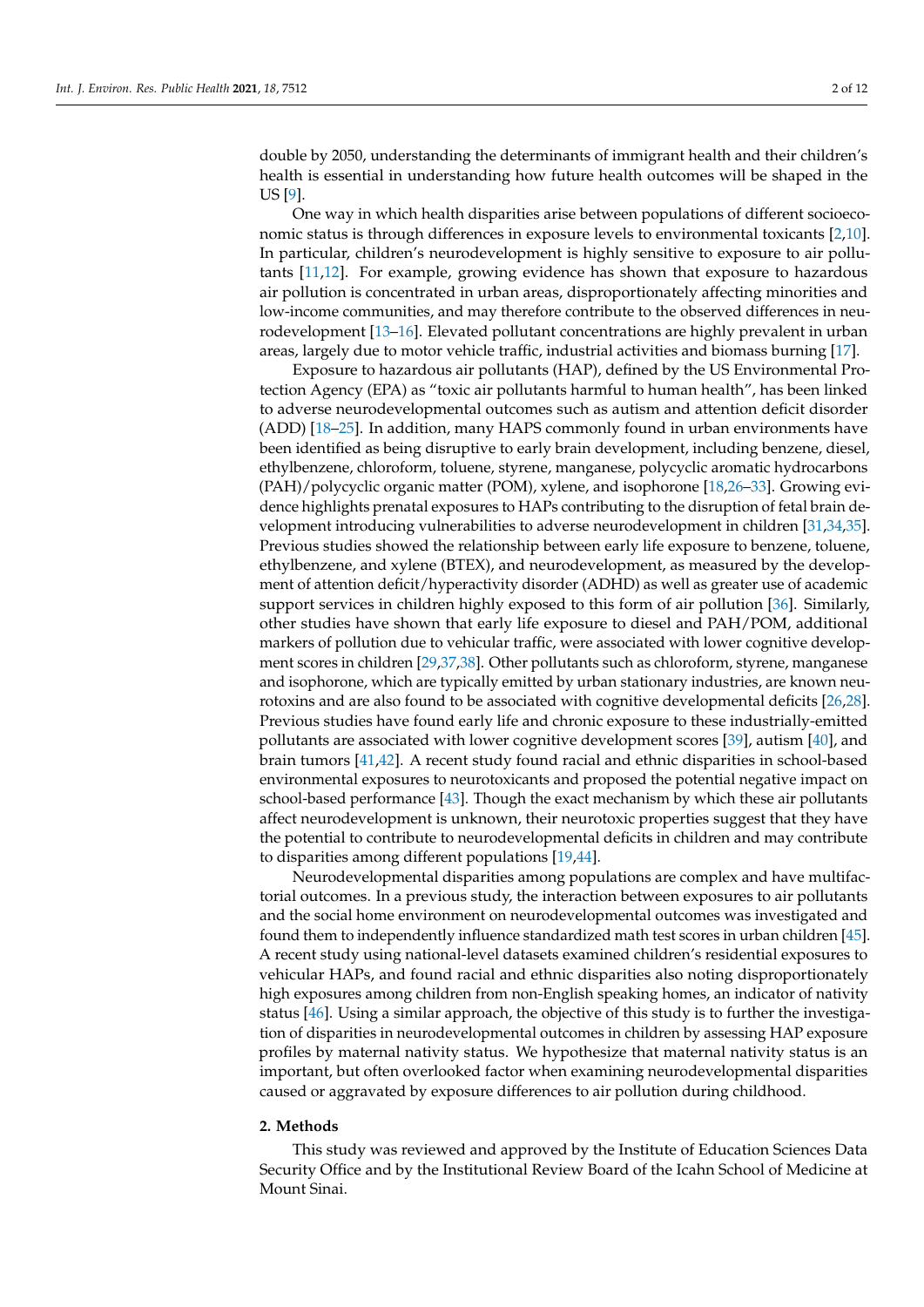#### *2.1. Study Population*

We obtained data from the Early Childhood Longitudinal Study Birth ECLS-B cohort, a nationally representative sample of approximately 10,700 children born in the U.S. in 2001. All sample sizes throughout this study were rounded to the nearest 50 per the data requirements of the National Center of Education Statistics (NCES). Data on maternal demographics, children's residential ZIP code, and children's neurodevelopmental assessments from the ECLS-B were collected and used for analysis. Children were enrolled at 9 months and then followed through kindergarten entry, participating in interposed study visits designed to assess their cognitive, socio-emotional, and physical development [\[47\]](#page-10-17). The children's assessments were supported by interviews and questionnaires administered to parents, child care professionals, and education providers detailing the characteristics and experiences that may be associated with their development and kindergarten readiness [\[47\]](#page-10-17). Using these data, comparisons were made to identify neurodevelopmental differences among children of U.S.-born and foreign-born mothers exposed to hazardous air pollutants. Maternal nativity was used due to 95% of primary caregivers identifying as biological mothers for the children [\[48\]](#page-10-18). Eligibility was limited to those children whose data on pollutant exposure was available and who had completed the cognitive assessments at the age 2 study visit. Exclusions were made for those who did not reside in urban areas and did not have complete information on influential variables (*n* = 4750). Restriction to urban residence was done to appropriately capture the populations at the greatest risk of exposure to high levels of hazardous air pollution and to control for socioeconomic indicators that may vary by urbanicity of residence and confound associations between environmental exposure and neurodevelopment. Maternal nativity status was assigned based on self-reported birth country and categorized as either born in the U.S. or foreignborn. All children were US born, but for the purpose of this study were assigned nativity status based on maternal nativity.

#### *2.2. Outcome Assessment*

Obtained from ECLS-B cohort, measures of neurodevelopment were assessed using the Bayley's Short Form-Research Edition (BSF-R), an adaptation of the Bayley Scales of Infant Development-Second Edition (BSID-II) [\[47\]](#page-10-17). This modified assessment tool was used to measure a child's babbling, vocabulary, active exploration, understanding of repetitive actions, and problem solving skills near their nine month and two year milestones [\[47\]](#page-10-17). The BSF-R mental scores obtained from the assessment administered at the study visit when children were approximately two years old and were used to represent neurodevelopmental outcomes in this study. Distribution of scores did not meet normality assumptions, and were therefore standardized using a mean of zero and a standard deviation of one [\[49\]](#page-10-19). Thus, these BSF-R mental z-scores were used in all further analyses as the measure of children's neurodevelopment.

#### *2.3. Exposure Assessment*

For this study, we prioritized ten hazardous air pollutants previously identified as suspected neurotoxins in humans and present in the urban environment [\[26\]](#page-9-15). Selected pollutants included benzene, diesel, ethylbenzene, chloroform, toluene, styrene, manganese, PAH/POM, xylene, and isophorone. Obtained from the 2002 National Air Toxics Assessment (NATA) database, pollutant exposure profiles in the population were based on modeled annual ambient concentration estimates and used for analysis. NATA serves as the U.S. census-tract level air toxic evaluation tool for the Environmental Protection Agency (EPA). We assigned individual exposure levels by linking the NATA database to the children's residential zip code at nine months. NATA estimates ambient concentrations of pollutants at each census-tract in the US. In order to obtain exposure estimates for a child's zip code of residence, we constructed weighted average exposures for each zip code using the percent of residential housing within each zip code that lies within each census-tract. These data were obtained from the Office of Housing and Urban Development and United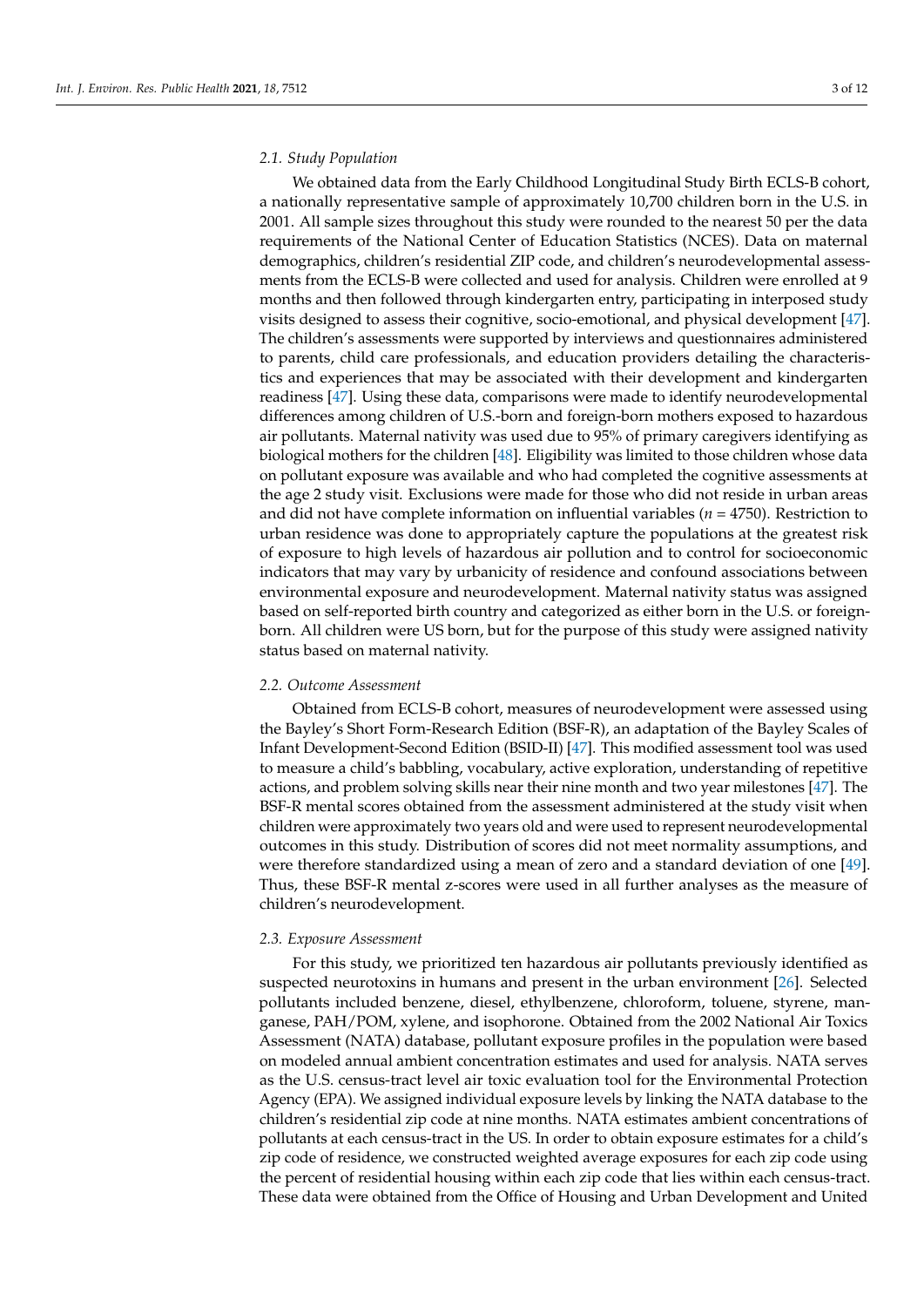States Postal Service ZIP Crosswalk files. This method is consistent with previous research linking NATA to ECLS-B data [\[50\]](#page-10-20). Rural-Urban Continuum Codes linked to each child's zip codes were used to determine urban residence.

We compared pollutant exposure profiles among children of foreign-born and U.S. born mothers. Individual and collective exposure measures were evaluated, but only isophorone displayed a crude association with BSF-R mental z-scores and was subsequently used for further assessments. To account for the rightly-skewed distribution, isophorone along with the other nine pollutants were dichotomized at the 75th quartile to obtain 'high' and 'low' exposure categories [\[32](#page-10-21)[,36\]](#page-10-4). This approach reduces exposure measure susceptibility to overly influential outliers occurring when totaling the individuallevel estimated exposure concentrations [\[32\]](#page-10-21). Estimated isophorone exposures greater than the 75th quartiles ( $\geq$ 7.90 ng/m<sup>3</sup>) were categorized as 'highest quartile' exposure and exposures below the 75th quartile (<7.90 ng/m $^3$ ) were deemed as 'lowest quartile' exposures. Similarly, a composite variable summing all ten individually dichotomized pollutants was created. This variable was designed to represent a marker for children exposed to the highest quartile across all ten pollutants. Highest and lowest quartile exposure categories for all pollutants were relative to our study parameters and did not reflect or exceed EPA standards.

#### *2.4. Identification of Influential Variables*

Influential variables that may have affected the outcome of interest and exposures were identified through directed acyclic graph analysis and review of existing literature. Selected variables included: maternal race, maternal education, birth weight, socioeconomic status (SES), and neighborhood deprivation index (NDI) [\[20](#page-9-17)[,36,](#page-10-4)[51,](#page-11-0)[52\]](#page-11-1). We used four classifications to identify race/ethnicity: White (non-Hispanic), Black (non-Hispanic), Hispanic, and Asian (non-Hispanic). Other classifications were collapsed and combined to account for low frequency counts in other racial/ethnic classes. We also collapsed maternal education attainment into three broad categories: those who received a high school education and below, those who received some college education, and those who received a bachelor's degree or above. Maternal education was limited to highlight demographic characteristics of the study population and was not controlled for in the analysis due to it being captured by the SES variable. We classified birth weights obtained from birth certificates as: normal birth weight (weighing >2500 g at birth), low birth weight (1500  $\geq$  2499 g at birth), and very low birth weight (weighing <1500 g at birth). ECLS-B constructed a quintile-based SES variable that incorporated parental education, occupational prestige, and household income [\[47\]](#page-10-17). The NDI was calculated using each child's census-tract residential zip code in conjunction with several census-based socio-demographic factors identified through principal component analysis [\[53\]](#page-11-2). Retained from the analysis, the following variables from the 2000 U.S. census were used to construct the NDI: percent of males in management and professional occupations, percent of crowded housing, percent of female-headed households with dependents, percent of households on public assistance, percent below the federal poverty line, percent earning less than a high school education, and the percent unemployed [\[53\]](#page-11-2). A greater NDI corresponds to a greater amount of deprivation and lower level of neighborhood SES.

#### *2.5. Statistical Analysis*

We conducted descriptive analyses using chi square to assess the demographic characteristics of the population based on exposure status. Survey design accommodated for complex sampling methods including weighting, stratification, and clustering. Using linear regression models, we assessed independent associations between each of the two exposure parameters and neurodevelopment. Multiple linear regression models were used to assess the joint effects of maternal nativity status and exposure to HAPs on BSF-R mental z-scores. Crude and adjusted effect estimates were reported with corresponding confidence intervals. Effect modification was explored through the inclusion of an interaction term between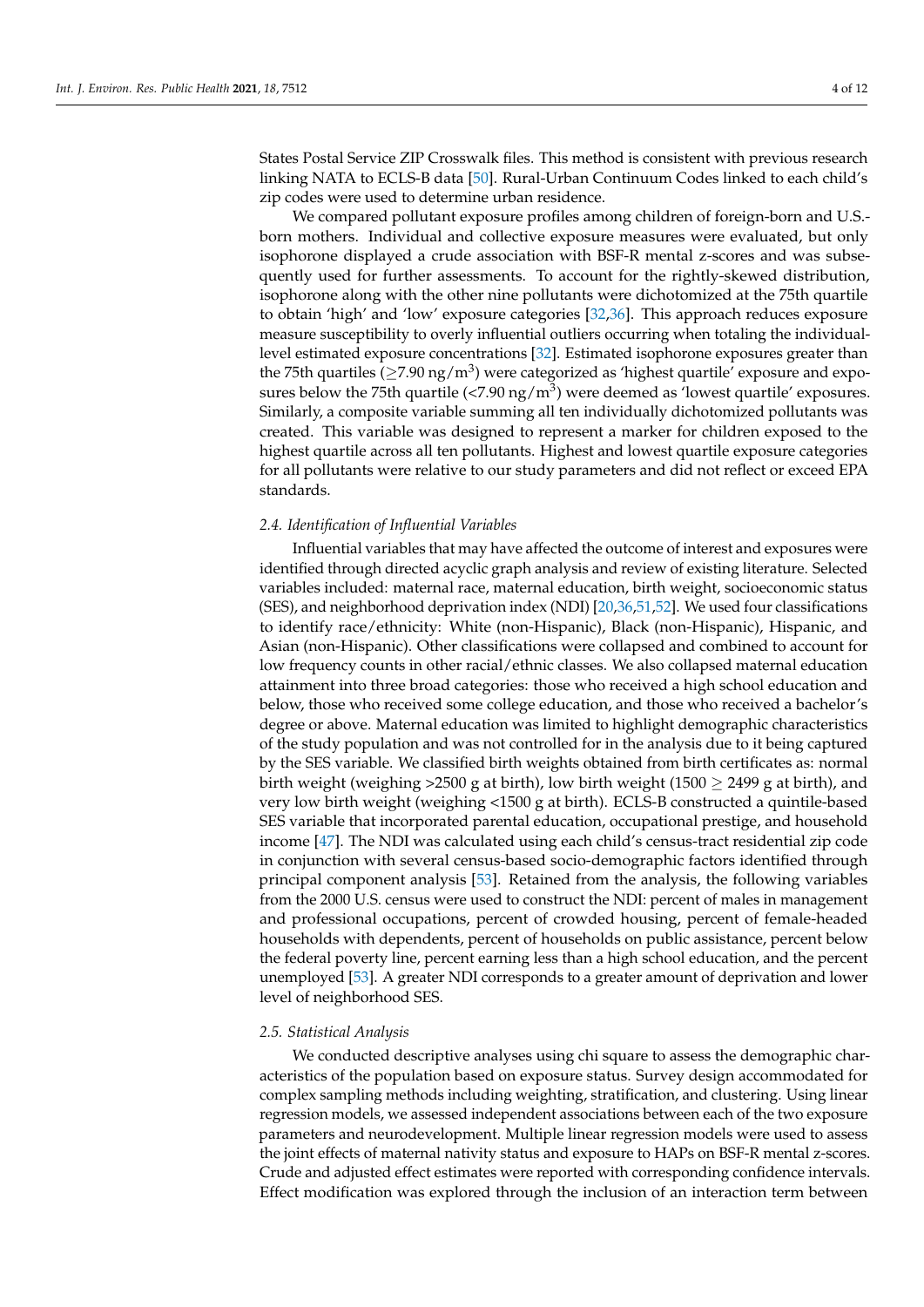maternal nativity status and isophorone exposure. All associations were assessed at alpha level 0.05. All analyses were performed using SAS version 9.4 (SAS, Cary, NC, US).

#### **3. Results**

#### *3.1. Diversity in the Demographic Characteristics of the Population*

The total population was comprised of 4750 children, of which 3450 (74%) were chil-dren of U.S-born mothers and 1250 (26%) were children of foreign-born mothers (Figure [1\)](#page-4-0). Demographic characteristics of the sample population are described in Table [1.](#page-5-0) Children of U.S-born mothers were more likely to be born to mothers who were White, non-Hispanic, have some college education, and are more likely to fall within the lowest socioeconomic quintile. Children of foreign-born mothers were more likely to be Asian, non-Hispanic, *3.1. Diversity in the Demographic Characteristics of the Population* have a mother with a bachelor's degree or higher, and live in a household likely to fall Find a mother with a bacheter b acgree of higher, and live in a household merry to fail within the highest socioeconomic quintile. Among children of U.S-born mothers, 950 (28%) were exposed to levels of isophorone  $\geq$ 7.90 ng/m<sup>3</sup> (Figure 2). Similarly, children of foreign-born mothers, 350 (29%) were also exposed to levels of isophorone  $\geq$ 7.90 ng/m<sup>3</sup>.

# 3.2. Assessing Air Pollutant Exposure profiles

We compared pollutant exposure profiles among children of U.S-born mothers and those of foreign-born mothers (Figure [2\)](#page-5-1). Cumulative exposures within the highest quartile of benzene, diesel, chloroform, ethylbenzene, toluene, styrene, manganese, PAH/POM,<br>to fall with the highest socioeconomic quintile. Among children of University and U.S. mothers, among children xylenes, and isophorone were highest among children of foreign-born mothers across all ten pollutants. On average, we found approximately 32% of children of foreign-born mothers were exposed to the highest quartile of HAP compared to  $21\%$  of children of U.S.-born mothers.

<span id="page-4-0"></span>

are rounded to the nearest 50 per data requirements of NCES. **Figure 1.** Flow-diagram illustrating the selection of study population from the ECLS-B (2001 birth cohort). All sample sizes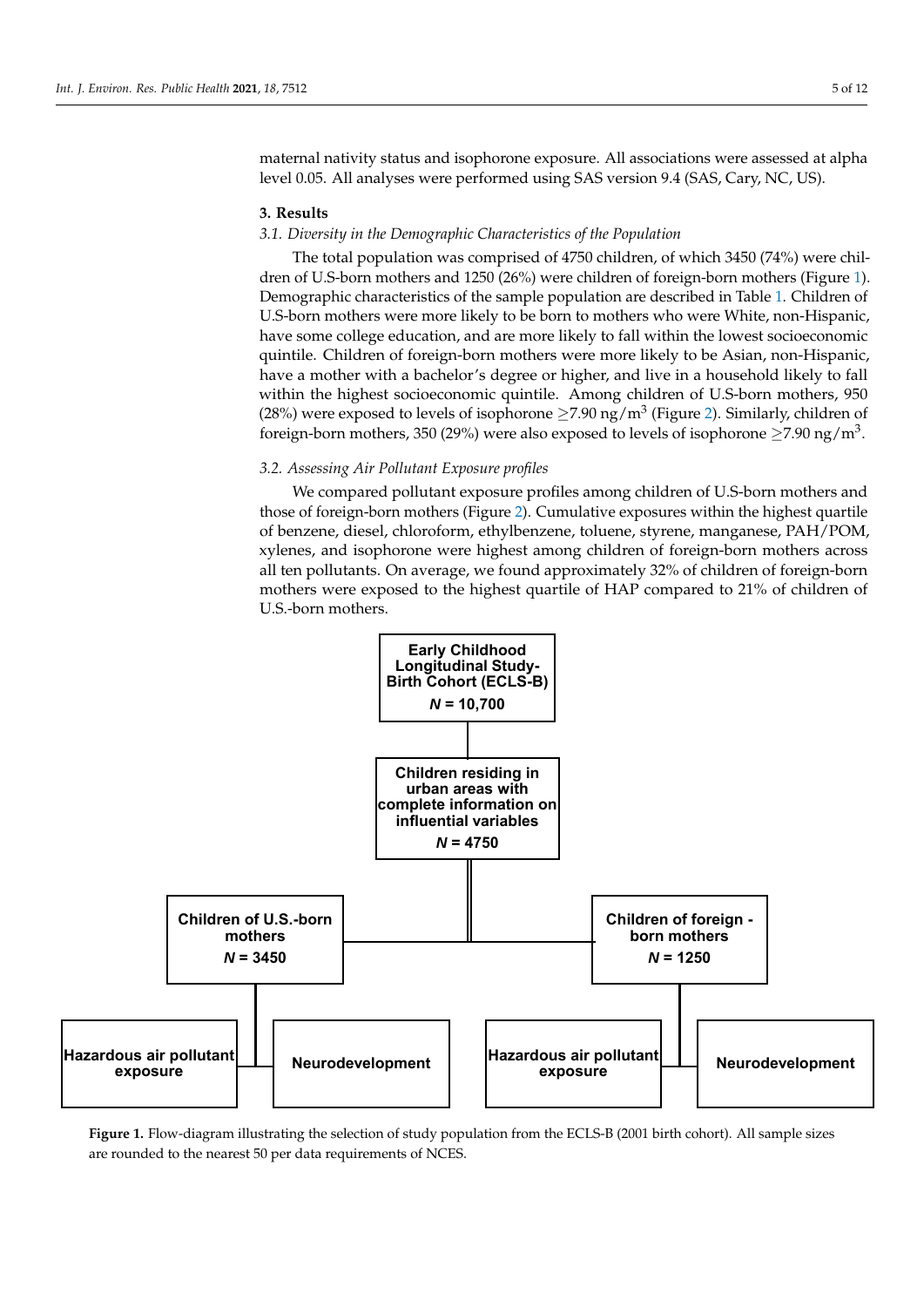| <b>Maternal Nativity Status</b> |                                             |                               |                                  |  |
|---------------------------------|---------------------------------------------|-------------------------------|----------------------------------|--|
| Demographic Factor              | <b>Total Population</b><br>$(n = 4750)$ (%) | U.S.-Born<br>$(n = 3450)$ (%) | Foreign-Born<br>$(n = 1250)$ (%) |  |
| Maternal Race                   |                                             |                               |                                  |  |
| White, non-Hispanic             | 47.20                                       | 45.05                         | 2.16                             |  |
| Black, non-Hispanic             | 17.88                                       | 16.28                         | 1.59                             |  |
| Hispanic                        | 18.23                                       | 9.12                          | 9.12                             |  |
| Asian, non-Hispanic             | 16.19                                       | 1.68                          | 14.51                            |  |
| Other, non-Hispanic             | 0.49                                        | 0.34                          | 0.16                             |  |
| Maternal Education              |                                             |                               |                                  |  |
| High school and below           | 39.20                                       | 39.20                         | 39.00                            |  |
| Some college                    | 27.80                                       | 30.70                         | 19.60                            |  |
| Bachelor's Degree & above       | 33.00                                       | 30.10                         | 41.40                            |  |
| Birth weight                    |                                             |                               |                                  |  |
| Normal                          | 75.20                                       | 71.34                         | 86.60                            |  |
| Moderately low                  | 15.20                                       | 17.44                         | 8.42                             |  |
| Very low                        | 9.54                                        | 11.21                         | 5.02                             |  |
| SES Index Quintile              |                                             |                               |                                  |  |
| First                           | 14.80                                       | 13.88                         | 17.22                            |  |
| Second                          | 17.40                                       | 17.74                         | 16.33                            |  |
| Third                           | 19.60                                       | 21.44                         | 14.39                            |  |
| Fourth                          | 19.80                                       | 21.75                         | 14.63                            |  |
| Fifth                           | 28.30                                       | 25.19                         | 37.43                            |  |
| NDI mean (SD)                   | $-0.11(1.02)$                               | $-0.11(1.00)$                 | $-0.12(1.09)$                    |  |

<span id="page-5-0"></span>**Table 1.** Demographic characteristics in the ECLS-B study population and stratified by maternal nativity status (2001 birth cohort).

<span id="page-5-1"></span>

Figure 2. Highest quartile exposure to hazardous air pollutants by maternal nativity status in the ECLS-B population, by nativity status (2001 birth cohort). nativity status (2001 birth cohort).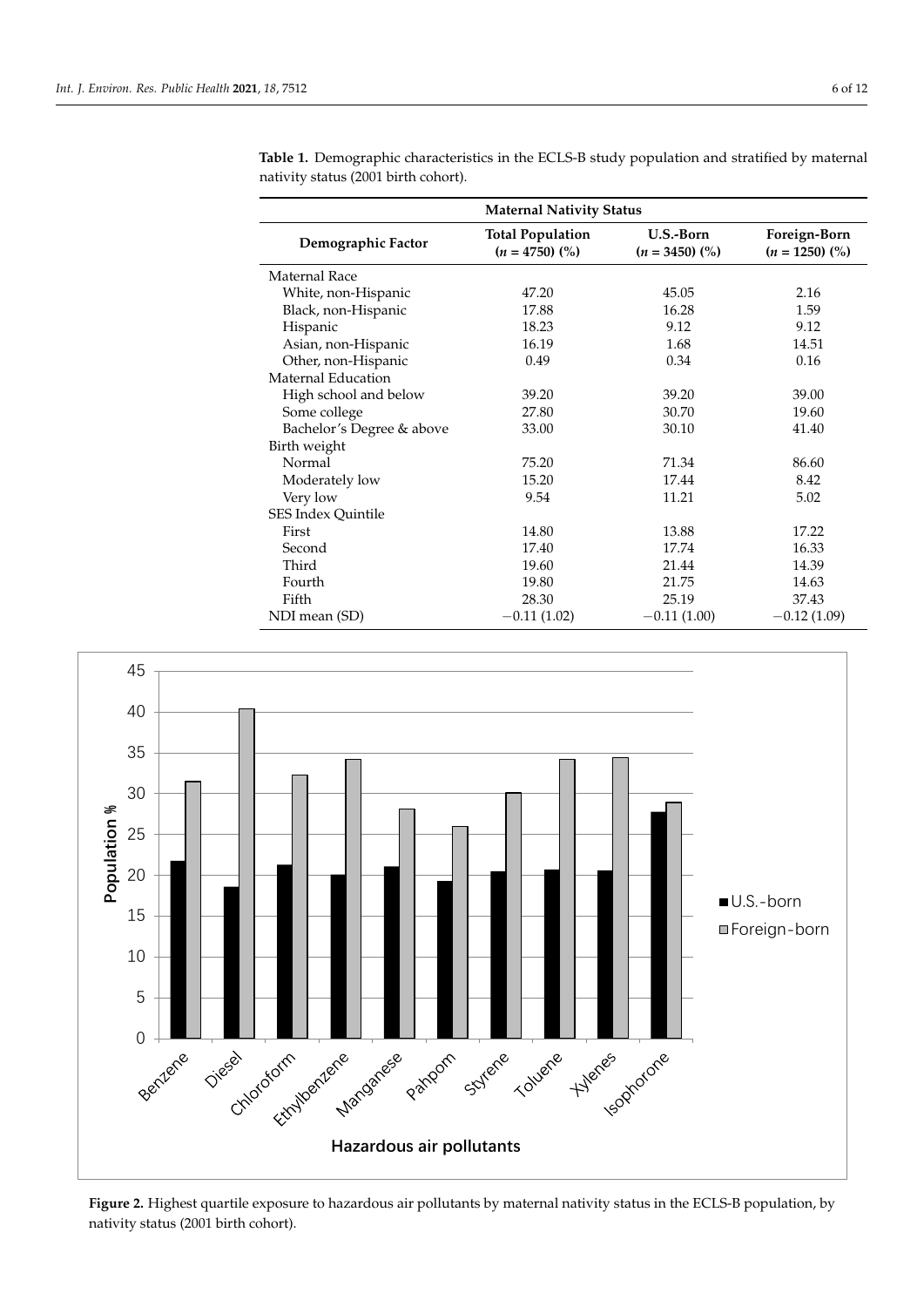### *3.3. Maternal Nativity Status Associated with Measures of Cognitive Development*

We examined the relationship between maternal nativity status and cognitive development in the children. No differences were observed for models including the composite variable, therefore individual level results were used. Crude and adjusted effect estimates of nativity status on neurodevelopment are presented in Table [2.](#page-6-0) Results of crude effect estimates show BSF-R mental z-scores of children of foreign-born mothers to be 0.37 [95% CI: −0.46, −0.28] lower than children of U.S.-born mothers. After adjusting for maternal race, birth weight, socioeconomic status, and neighborhood deprivation index, BSF-R mental z-score effect estimates were 0.17 [95% CI: −0.29, −0.06] lower among children of foreign-born mothers when compared to children of U.S.-born mothers.

<span id="page-6-0"></span>**Table 2.** Crude and adjusted effect estimates and 95% confidence intervals estimating the effect of maternal nativity status and isophorone exposure on mental z-scores in the ECLS-B population (2001 birth cohort).

| Characteristic                              | Model 1                     | Model 2                     | Model 3 <sup>a</sup>        | Model 4 <sup>a</sup>        | Model $5a$<br>Estimate [95% CI] |  |
|---------------------------------------------|-----------------------------|-----------------------------|-----------------------------|-----------------------------|---------------------------------|--|
|                                             | Estimate [95% CI]           | Estimate [95% CI]           | Estimate [95% CI]           | Estimate [95% CI]           |                                 |  |
| Nativity status<br>U.S-born                 | reference                   |                             | reference                   |                             | reference                       |  |
| Foreign-born                                | $-0.37$<br>$[-0.46, -0.28]$ |                             | $-0.17$<br>$[-0.29, -0.06]$ |                             | $-0.17$<br>$[-0.27, -0.06]$     |  |
| Isophorone<br>$\leq$ 7.90 ng/m <sup>3</sup> |                             | reference                   |                             | reference                   | reference                       |  |
| $\geq$ 7.90 ng/m <sup>3</sup>               |                             | $-0.14$<br>$[-0.24, -0.04]$ |                             | $-0.05$<br>$[-0.13, 0.004]$ | $-0.04$<br>$[-0.12, 0.04]$      |  |

<sup>a</sup> Adjusted for maternal race, birth weight, socioeconomic status, and neighborhood deprivation index.

# *3.4. Air Pollutant Exposure Assessment*

We assessed each pollutant individually to determine its relationship with neurodevelopment in children. Only isophorone exposure showed an association with neurodevelopment and was therefore used for further analysis. Crude and adjusted effect estimates of isophorone exposure within the highest quartile on neurodevelopment are presented in Table [2.](#page-6-0) In crude models, isophorone exposure within the highest quartile was associated with a lower BSF-R mental z-score of  $-0.14$  [95% CI:  $-0.24$ ,  $-0.04$ ]. After adjusting for sociodemographic factors and NDI, the relationship between isophorone exposure within the highest quartile and BSF-R mental z-scores was slightly attenuated −0.05 [95% CI:  $-0.12, -0.004$ ].

Inclusion of both maternal nativity status and pollutant exposure within adjusted models was performed to assess the independent effects of maternal nativity and pollutant exposure on BSF-R mental z-scores (Table [2\)](#page-6-0). Models that included both isophorone (−0.04, 95% CI, −0.12, 0.034) and maternal nativity status (−0.17, 95% CI, −0.29, −0.07) continued to show independent associations with lower BSF-R mental z-scores, as estimates barely changed from the single-exposure models. Children of foreign-born mothers continued to have lower BSF-R mental z-scores, suggesting that additional environmental and/or social factors that were not accounted for in our study may explain the disparities in neurodevelopment observed among children of foreign-born mothers.

# *3.5. Interaction between Isophorone Exposure, Maternal Nativity on Neurodevelopment*

We introduced an interaction term into the model to assess the joint effect of maternal nativity status and isophorone exposure on neurodevelopment. Interaction between nativity status and isophorone was not statistically significant, but the change in BSF-R mental z-scores associated with isophorone exposure was greater in children of foreignborn mothers compared to children of U.S.-born mothers (−0.12 95% CI −0.23, −0.01, vs. −0.03 95% CI −0.10, 0.03, *p*-value on interaction term = 0.18).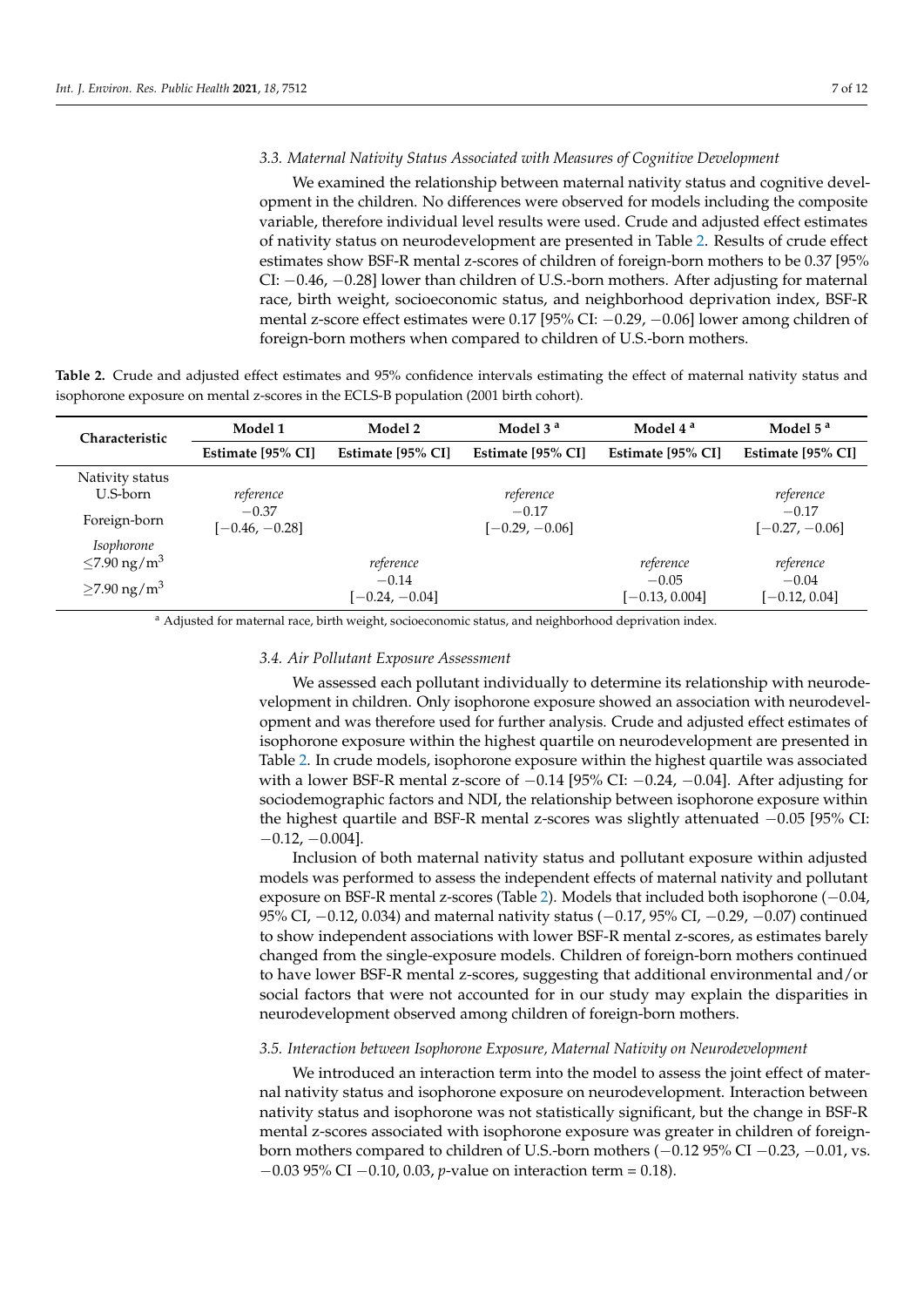# **4. Discussion**

The role of maternal nativity status on neurodevelopmental differences was previously described in the context of socio-demographic factors, but more information about how environmental exposures may influence health in these populations was lacking [\[6](#page-9-2)[,49](#page-10-19)[,54\]](#page-11-3). Findings from that study highlight disproportionately high exposures to vehicular HAPs among children from non-English speaking households. Similarly, in this study, we observed elevated exposure to all ten neurotoxic air pollutants we assessed in children of foreign-born mothers, indicating inequities in pollutant exposure by nativity status within urban populations. Isophorone exposure, a marker of industrial air pollution, was the only pollutant significantly associated with negative effects on neurodevelopment, indicated by lower BSF-R mental z-scores. The independent effect of isophorone exposure on neurodevelopment was persistent even when controlling for maternal nativity. Despite adjusting for isophorone exposure, deficits in BSF-R mental z-scores among children of foreign-born mothers persisted, even though foreign-born mothers were not low in SES indicating the presence of additional contributing factors. Interaction between maternal nativity and pollutant exposure was not statistically significant, but a reduction in BSF-R mental z-score associated with isophorone exposure was greatest [\[55\]](#page-11-4) among children of foreign-born mothers. This suggests that the effect of isophorone exposure on neurodevelopment may be greater among children of foreign-born mothers than for those with mothers born in the US.

Our findings related to neurodevelopment and maternal nativity are not consistent with sociodemographic indicators of health outcomes used to characterize immigrants [\[3\]](#page-9-1). While immigrant communities are often described as low-income, less educated, and more vulnerable to poor health outcomes, our findings highlight lower mental z-scores among foreign-born mothers despite being more educated and having higher SES than their US counterparts. This contributes to the highly varied literature of the theorized immigrant paradox [\[55\]](#page-11-4). In our study, maternal foreign-born status did not serve as a protective characteristic for their U.S.-born children as proposed by the immigrant paradox, nor did the more desirable sociodemographic determinants of health. Assessment of environmental exposures was used to address the role it may play in the deficits we observed due to its link to adverse neurodevelopmental outcomes previously established in the literature [\[20,](#page-9-17)[21,](#page-9-18)[26,](#page-9-15)[27,](#page-10-22)[56,](#page-11-5)[57\]](#page-11-6). Lower BSF-R mental z-scores associated with isophorone exposure within the highest quartile may serve as an indicator that early-life chronic environmental exposures can lead to adverse neurodevelopmental effects. This has been exhibited in previous studies where severe air pollution exposure was shown to be associated with neuro-inflammation and structural brain alterations resulting in child cognitive deficits [\[27](#page-10-22)[,30](#page-10-23)[,58\]](#page-11-7). In addition, a recent review of studies over a ten year period assessing the relationship between air pollution and cognitive functions in children showed that isophorone was linked to lower math skills [\[28\]](#page-10-8). While isophorone exposure categories used for this study are relative and do not reflect or exceed EPA standards, early and low-dose chronic exposure may affect neurodevelopmental outcomes.

Densely populated industrialized cities are known for poor air quality due to high emission rates of HAPs caused by industrialization [\[16](#page-9-11)[,59\]](#page-11-8). Our study population was restricted to urban areas in order to capture those at the greatest risk of exposure to these kinds of pollutants. In addition, studies have provided evidence that residential environments of specific communities are disproportionately exposed to localized physical and chemical toxicants that contribute to persistent health disparities [\[43](#page-10-13)[,60\]](#page-11-9). Neighborhoods in which low income, minority or immigrant populations reside tend to have higher levels of many pollutants [\[15,](#page-9-19)[61–](#page-11-10)[63\]](#page-11-11). Evaluation of exposure profiles by maternal nativity status exhibited inequities in the distribution of exposure to hazardous air pollutants within the highest quartile among children of foreign-born mothers across all ten pollutants. Sources of environmental contaminants within these residential environments were not evaluated within this study, but differential land-use and industrial activity may be contributing factors to the observed differences in exposure profiles. Differences in exposure profiles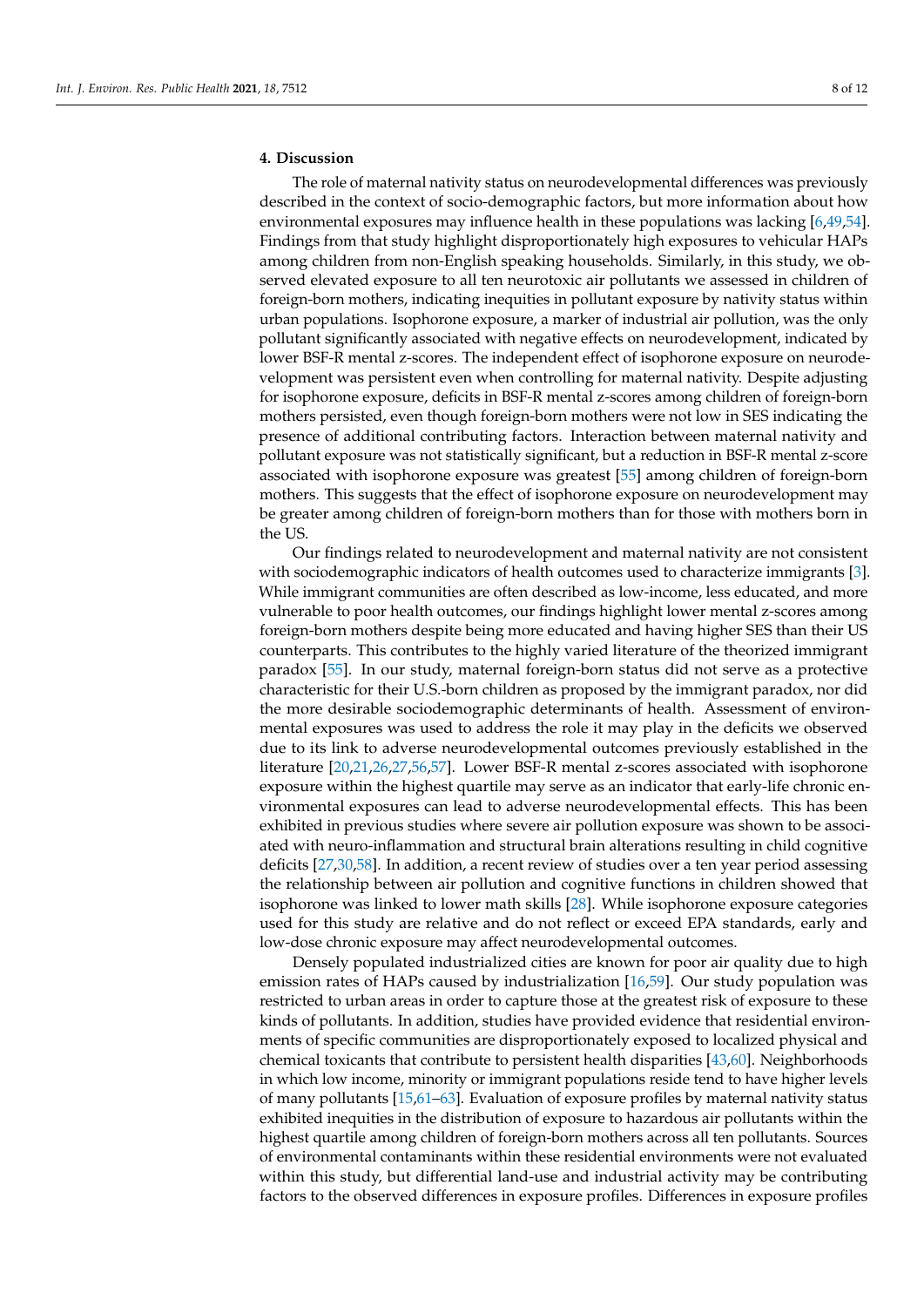and subsequent BSF-R mental z-scores among nativity groups alludes to the impact of environmental exposures, but the results of our independent assessment of both exposures suggest the potential for additional influences.

There are some limitations to our study. Pollutant exposures were based on 2002 NATA annual ambient estimated mean pollutant concentrations. These exposures were linked to a child's address at nine months because address at birth was not available, limiting our ability to make associations with early exposures to neurotoxicants. This estimated measure of annual pollutant concentration compromises the ability to draw temporal associations and introduces susceptibility to misclassification bias [\[64\]](#page-11-12). Pollutants have been previously determined to be highly correlated with one another, and presumably correlated with other pollutants not assessed in this study [\[40\]](#page-10-10). Misclassification and collinearity may lead to the misrepresentation of the true effect estimates of independent exposures and need to be considered when assessing significant associations [\[64\]](#page-11-12). Also, selection of isophorone for further assessment was due to the lack of significant associations among the remaining nine pollutants, but it is unclear if isophorone is itself causally related to neurodevelopmental effects or if it is a marker for exposure to industrial activities, although some other evidence suggests that it can cause measurable neurofunctional changes in children [\[28\]](#page-10-8). Other forms of non-differential misclassification were possible as this study lacked information on individual exposure assessment. Also, our stratum specific populations may not have been sufficiently powered to detect an interaction, though a slight change in BSF-R mental z-score was observed in children. Small stratum specific sample populations also prevented specific information on nativity country and/or region of origin and maternal length of residence in the US to be identified and evaluated. Lastly, limitations include the lack of information available to assess pollutant exposures among foreign-born mothers prior to arriving in the US. Maternal age at US arrival for foreign-born mothers was not explicitly provided, but data highlighted over 65% migrated as adults. Sociodemographic characteristics and exposure profiles may vary by maternal length of time in the US and need to be further assessed in future studies.

In spite of these potential limitations, this paper examines an important factor in children's environmental health: the potential effects of exposure to air pollution to children's brain development [\[12](#page-9-9)[,65,](#page-11-13)[66\]](#page-11-14). We believe that this paper contributes to our understanding of nativity-related environmental health disparities.

#### **5. Conclusions**

Exposure to hazardous air pollutants within the highest quartile was greatest among children of foreign-born mothers. Higher exposure levels to one particular air pollutant, isophorone, among children of foreign-born mothers showed an association with deficits in neurodevelopment. However, this association did not completely explain the disparities in BSF-R mental z-scores at age 2 that were observed among children of foreign-born mothers. Further exploration of the role of nativity status is needed to better understand its potential impact on health outcomes.

**Author Contributions:** F.A. developed the study question, conducted all analyses, interpreted the results, and wrote the initial manuscript draft. L.C. and J.A.S. conceptualized supervised all analyses, assisted in interpreting results, and critically reviewed and revised the manuscript. All authors have read and agreed to the published version of the manuscript.

**Funding:** This work was supported in part by the Short-term Training Program for Minority Students of the National Heart, Lung and Blood Institute (R25 HL108857) and by a grant from the National Institute of Environmental Health Sciences (ES027022).

**Institutional Review Board Statement:** Not applicable.

**Informed Consent Statement:** Not applicable.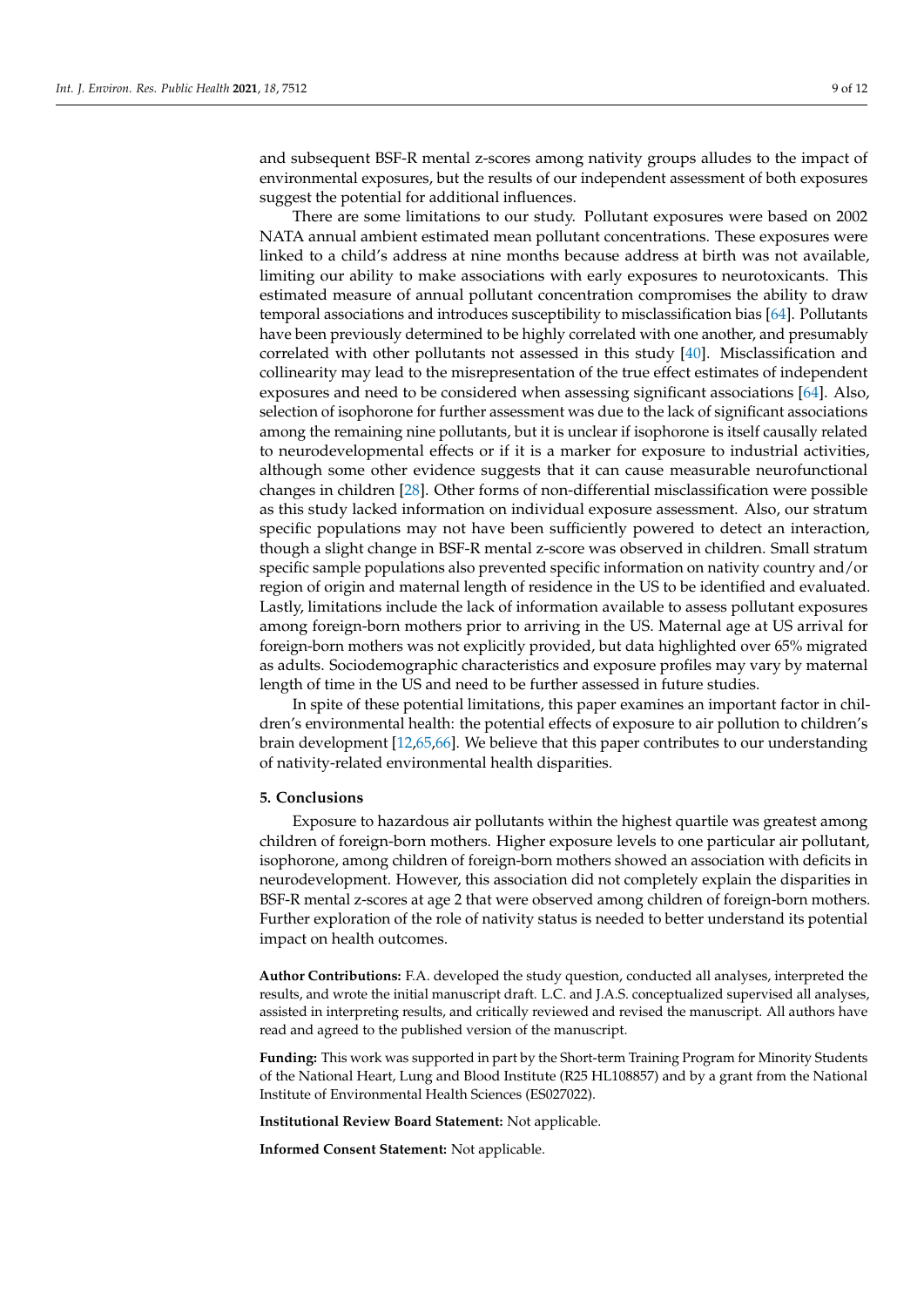**Data Availability Statement:** No new data were created or analyzed in this study. Data sharing is not applicable to this article.

**Conflicts of Interest:** The authors declare no conflict of interest.

# **References**

- <span id="page-9-0"></span>1. Nickens, H.W. The role of race/ethnicity and social class in minority health status. *Health Serv. Res.* **1995**, *30 Pt 2*, 151–162.
- <span id="page-9-6"></span>2. Montgomery, L.E.; Carter-Pokras, O. Health Status by Social Class and/or Minority Status: Implications for Environmental Equity Research. *Toxicol. Ind. Health* **1993**, *9*, 729–773. [\[CrossRef\]](http://doi.org/10.1177/074823379300900505) [\[PubMed\]](http://www.ncbi.nlm.nih.gov/pubmed/8184442)
- <span id="page-9-1"></span>3. Danso, K. Nativity and Health Disparities: Predictors of Immigrant Health. *Soc. Work Public Health* **2016**, *31*, 175–187. [\[CrossRef\]](http://doi.org/10.1080/19371918.2015.1099494) [\[PubMed\]](http://www.ncbi.nlm.nih.gov/pubmed/26963922)
- 4. Castañeda, H.; Holmes, S.M.; Madrigal, D.S.; Young, M.-E.D.; Beyeler, N.; Quesada, J. Immigration as a Social Determinant of Health. *Annu. Rev. Public Health* **2015**, *36*, 375–392. [\[CrossRef\]](http://doi.org/10.1146/annurev-publhealth-032013-182419)
- 5. McGee, S.A.; Claudio, L. Nativity as a Determinant of Health Disparities among Children. *J. Immigr. Minor. Health* **2018**, *20*, 517–528. [\[CrossRef\]](http://doi.org/10.1007/s10903-017-0667-4)
- <span id="page-9-2"></span>6. Mendoza, F.S. Health Disparities and Children in Immigrant Families: A Research Agenda. *Pediatrics* **2009**, *124* (Suppl. 3), S187–S195. [\[CrossRef\]](http://doi.org/10.1542/peds.2009-1100F) [\[PubMed\]](http://www.ncbi.nlm.nih.gov/pubmed/19861469)
- <span id="page-9-3"></span>7. Balcazar, A.J.; Grineski, S.E.; Collins, T. The Hispanic health paradox across generations: The relationship of child generational status and citizenship with health outcomes. *Public Health* **2015**, *129*, 691–697. [\[CrossRef\]](http://doi.org/10.1016/j.puhe.2015.04.007) [\[PubMed\]](http://www.ncbi.nlm.nih.gov/pubmed/26002345)
- <span id="page-9-4"></span>8. Flores, G.; Brotanek, J. The healthy immigrant effect: A greater understanding might help us improve the health of all children. *Arch. Pediatr. Adolesc. Med.* **2005**, *159*, 295–297. [\[CrossRef\]](http://doi.org/10.1001/archpedi.159.3.295) [\[PubMed\]](http://www.ncbi.nlm.nih.gov/pubmed/15753277)
- <span id="page-9-5"></span>9. Passel, J.S.; D'Vera Cohn, D. *US Population Projections, 2005–2050*; Pew Research Center: Washington, DC, USA, 2008.
- <span id="page-9-7"></span>10. Morello-Frosch, R.; Zuk, M.; Jerrett, M.; Shamasunder, B.; Kyle, A.D. Understanding The Cumulative Impacts Of Inequalities In Environmental Health: Implications For Policy. *Health Aff.* **2011**, *30*, 879–887. [\[CrossRef\]](http://doi.org/10.1377/hlthaff.2011.0153)
- <span id="page-9-8"></span>11. Volk, H.E.; Perera, F.; Braun, J.M.; Kingsley, S.L.; Gray, K.; Buckley, J.; Clougherty, J.E.; Croen, L.A.; Eskenazi, B.; Herting, M.; et al. Prenatal air pollution exposure and neurodevelopment: A review and blueprint for a harmonized approach within ECHO. *Environ. Res.* **2021**, *196*, 110320. [\[CrossRef\]](http://doi.org/10.1016/j.envres.2020.110320) [\[PubMed\]](http://www.ncbi.nlm.nih.gov/pubmed/33098817)
- <span id="page-9-9"></span>12. Costa, L.G.; Cole, T.B.; Dao, K.; Chang, Y.-C.; Coburn, J.; Garrick, J.M. Effects of air pollution on the nervous system and its possible role in neurodevelopmental and neurodegenerative disorders. *Pharmacol. Ther.* **2020**, *210*, 107523. [\[CrossRef\]](http://doi.org/10.1016/j.pharmthera.2020.107523)
- <span id="page-9-10"></span>13. Apelberg, B.J.; Buckley, T.J.; White, R.H. Socioeconomic and racial disparities in cancer risk from air toxics in Maryland. *Environ. Health Perspect.* **2005**, *113*, 693–699. [\[CrossRef\]](http://doi.org/10.1289/ehp.7609) [\[PubMed\]](http://www.ncbi.nlm.nih.gov/pubmed/15929891)
- 14. Brown, P. Race, Class, and Environmental Health: A Review and Systematization of the Literature. *Environ. Res.* **1995**, *69*, 15–30. [\[CrossRef\]](http://doi.org/10.1006/enrs.1995.1021) [\[PubMed\]](http://www.ncbi.nlm.nih.gov/pubmed/7588491)
- <span id="page-9-19"></span>15. Liévanos, R.S. Race, deprivation, and immigrant isolation: The spatial demography of air-toxic clusters in the continental United States. *Soc. Sci. Res.* **2015**, *54*, 50–67. [\[CrossRef\]](http://doi.org/10.1016/j.ssresearch.2015.06.014) [\[PubMed\]](http://www.ncbi.nlm.nih.gov/pubmed/26463534)
- <span id="page-9-11"></span>16. Sunyer, J.; Dadvand, P. Pre-natal brain development as a target for urban air pollution. *Basic Clin. Pharmacol. Toxicol.* **2019**, *125*, 81–88. [\[CrossRef\]](http://doi.org/10.1111/bcpt.13226) [\[PubMed\]](http://www.ncbi.nlm.nih.gov/pubmed/30884144)
- <span id="page-9-12"></span>17. Karagulian, F.; Belis, C.A.; Dora, C.F.C.; Prüss-Ustün, A.M.; Bonjour, S.; Adair-Rohani, H.; Amann, M. Contributions to cities' ambient particulate matter (PM): A systematic review of local source contributions at global level. *Atmos. Environ.* **2015**, *120*, 475–483. [\[CrossRef\]](http://doi.org/10.1016/j.atmosenv.2015.08.087)
- <span id="page-9-13"></span>18. US EPA (Environmental Protection Agency). Hazardous Air Pollutants. Available online: <https://www.epa.gov/haps> (accessed on 20 February 2020).
- <span id="page-9-16"></span>19. Schell, L.M.; Denham, M. Environmental Pollution in Urban Environments and Human Biology. *Annu. Rev. Anthr.* **2003**, *32*, 111–134. [\[CrossRef\]](http://doi.org/10.1146/annurev.anthro.32.061002.093218)
- <span id="page-9-17"></span>20. Von Ehrenstein, O.S.; Aralis, H.; Cockburn, M.; Ritz, B. In Utero Exposure to Toxic Air Pollutants and Risk of Childhood Autism. *Epidemiology* **2014**, *25*, 851–858. [\[CrossRef\]](http://doi.org/10.1097/EDE.0000000000000150)
- <span id="page-9-18"></span>21. Windham, G.C.; Zhang, L.; Gunier, R.; Croen, L.A.; Grether, J.K. Autism Spectrum Disorders in Relation to Distribution of Hazardous Air Pollutants in the San Francisco Bay Area. *Environ. Health Perspect.* **2006**, *114*, 1438–1444. [\[CrossRef\]](http://doi.org/10.1289/ehp.9120)
- 22. Aghaei, M.; Janjani, H.; Yousefian, F.; Jamal, A.; Yunesian, M. Association between ambient gaseous and particulate air pollutants and attention deficit hyperactivity disorder (ADHD) in children; a systematic review. *Environ. Res.* **2019**, *173*, 135–156. [\[CrossRef\]](http://doi.org/10.1016/j.envres.2019.03.030)
- 23. Frye, R.E.; Cakir, J.; Rose, S.; Delhey, L.; Bennuri, S.C.; Tippett, M.; Melnyk, S.; James, S.J.; Palmer, R.F.; Austin, C.; et al. Prenatal air pollution influences neurodevelopment and behavior in autism spectrum disorder by modulating mitochondrial physiology. *Mol. Psychiatry* **2021**, *26*, 1561–1577. [\[CrossRef\]](http://doi.org/10.1038/s41380-020-00885-2) [\[PubMed\]](http://www.ncbi.nlm.nih.gov/pubmed/32963337)
- 24. Nilsen, F.M.; Tulve, N.S. A systematic review and meta-analysis examining the interrelationships between chemical and nonchemical stressors and inherent characteristics in children with ADHD. *Environ. Res.* **2020**, *180*, 108884. [\[CrossRef\]](http://doi.org/10.1016/j.envres.2019.108884) [\[PubMed\]](http://www.ncbi.nlm.nih.gov/pubmed/31706600)
- <span id="page-9-14"></span>25. Raz, R.; Roberts, A.; Lyall, K.; Hart, J.E.; Just, A.C.; Laden, F.; Weisskopf, M.G. Autism Spectrum Disorder and Particulate Matter Air Pollution before, during, and after Pregnancy: A Nested Case–Control Analysis within the Nurses' Health Study II Cohort. *Environ. Health Perspect.* **2015**, *123*, 264–270. [\[CrossRef\]](http://doi.org/10.1289/ehp.1408133) [\[PubMed\]](http://www.ncbi.nlm.nih.gov/pubmed/25522338)
- <span id="page-9-15"></span>26. Grandjean, P.; Landrigan, P.J. Developmental neurotoxicity of industrial chemicals. *Lancet* **2006**, *368*, 2167–2178. [\[CrossRef\]](http://doi.org/10.1016/S0140-6736(06)69665-7)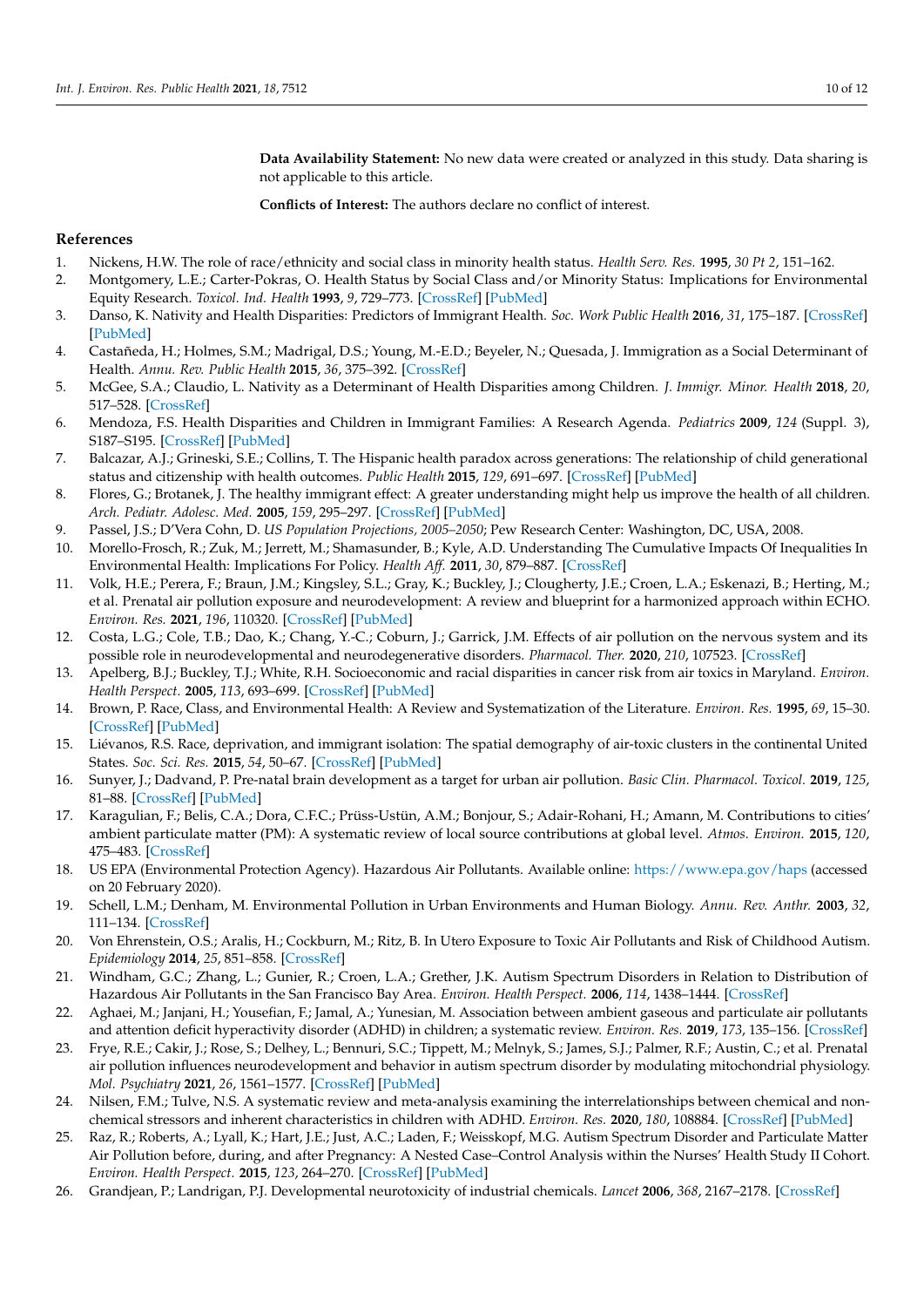- <span id="page-10-22"></span>27. Calderón-Garcidueñas, L.; Engle, R.; Mora-Tiscareño, A.; Styner, M.; Gómez-Garza, G.; Zhu, H.; Jewells, V.; Torres-Jardón, R.; Romero, L.; Monroy-Acosta, M.E.; et al. Exposure to severe urban air pollution influences cognitive outcomes, brain volume and systemic inflammation in clinically healthy children. *Brain Cogn.* **2011**, *77*, 345–355. [\[CrossRef\]](http://doi.org/10.1016/j.bandc.2011.09.006)
- <span id="page-10-8"></span>28. Lopuszanska, U.; Samardakiewicz, M. The Relationship Between Air Pollution and Cognitive Functions in Children and Adolescents: A Systematic Review. *Cogn. Behav. Neurol.* **2020**, *33*, 157–178. [\[CrossRef\]](http://doi.org/10.1097/WNN.0000000000000235)
- <span id="page-10-5"></span>29. Alemany, S.; Vilor-Tejedor, N.; García-Esteban, R.; Bustamante, M.; Dadvand, P.; Esnaola, M.; Mortamais, M.; Forns, J.; Van Drooge, B.L.; Álvarez-Pedrerol, M.; et al. Traffic-Related Air Pollution, APOE ε4 Status, and Neurodevelopmental Outcomes among School Children Enrolled in the BREATHE Project (Catalonia, Spain). *Environ. Health Perspect.* **2018**, *126*, 087001. [\[CrossRef\]](http://doi.org/10.1289/EHP2246) [\[PubMed\]](http://www.ncbi.nlm.nih.gov/pubmed/30073950)
- <span id="page-10-23"></span>30. Calderon-Garciduenas, L.; Torres-Jardón, R.; Kulesza, R.J.; Park, S.-B.; D'Angiulli, A. Air pollution and detrimental effects on children's brain. The need for a multidisciplinary approach to the issue complexity and challenges. *Front. Hum. Neurosci.* **2014**, *8*, 613. [\[CrossRef\]](http://doi.org/10.3389/fnhum.2014.00613)
- <span id="page-10-1"></span>31. Gonzalez-Casanova, I.; Stein, A.D.; Barraza-Villarreal, A.; Feregrino, R.G.; DiGirolamo, A.; Hernandez-Cadena, L.; Rivera, J.A.; Romieu, I.; Ramakrishnan, U. Prenatal exposure to environmental pollutants and child development trajectories through 7 years. *Int. J. Hyg. Environ. Health* **2018**, *221*, 616–622. [\[CrossRef\]](http://doi.org/10.1016/j.ijheh.2018.04.004)
- <span id="page-10-21"></span>32. Dellefratte, K.; Stingone, J.A.; Claudio, L. Combined association of BTEX and material hardship on ADHD-suggestive behaviours among a nationally representative sample of US children. *Paediatr. Peerinat. Epidemiol.* **2019**, *33*, 482–489. [\[CrossRef\]](http://doi.org/10.1111/ppe.12594)
- <span id="page-10-0"></span>33. Stingone, J.; Pandey, O.P.; Claudio, L.; Pandey, G. Using machine learning to identify air pollution exposure profiles associated with early cognitive skills among U.S. children. *Environ. Pollut.* **2017**, *230*, 730–740. [\[CrossRef\]](http://doi.org/10.1016/j.envpol.2017.07.023) [\[PubMed\]](http://www.ncbi.nlm.nih.gov/pubmed/28732336)
- <span id="page-10-2"></span>34. Chiu, Y.-H.M.; Hsu, H.-H.L.; Coull, B.A.; Bellinger, D.C.; Kloog, I.; Schwartz, J.; Wright, R.; Wright, R.J. Prenatal particulate air pollution and neurodevelopment in urban children: Examining sensitive windows and sex-specific associations. *Environ. Int.* **2016**, *87*, 56–65. [\[CrossRef\]](http://doi.org/10.1016/j.envint.2015.11.010)
- <span id="page-10-3"></span>35. Peterson, B.S.; Rauh, V.A.; Bansal, R.; Hao, X.; Toth, Z.; Nati, G.; Walsh, K.; Miller, R.L.; Arias, F.; Semanek, D.; et al. Effects of Prenatal Exposure to Air Pollutants (Polycyclic Aromatic Hydrocarbons) on the Development of Brain White Matter, Cognition, and Behavior in Later Childhood. *JAMA Psychiatry* **2015**, *72*, 531–540. [\[CrossRef\]](http://doi.org/10.1001/jamapsychiatry.2015.57)
- <span id="page-10-4"></span>36. Stingone, J.A.; McVeigh, K.H.; Claudio, L. Early-life exposure to air pollution and greater use of academic support services in childhood: A population-based cohort study of urban children. *Environ. Health* **2017**, *16*, 2. [\[CrossRef\]](http://doi.org/10.1186/s12940-017-0210-z)
- <span id="page-10-6"></span>37. Perera, F.P.; Rauh, V.; Whyatt, R.M.; Tsai, W.-Y.; Tang, D.; Diaz, D.; Hoepner, L.; Barr, D.; Tu, Y.-H.; Camann, D.; et al. Effect of Prenatal Exposure to Airborne Polycyclic Aromatic Hydrocarbons on Neurodevelopment in the First 3 Years of Life among Inner-City Children. *Environ. Health Perspect.* **2006**, *114*, 1287–1292. [\[CrossRef\]](http://doi.org/10.1289/ehp.9084) [\[PubMed\]](http://www.ncbi.nlm.nih.gov/pubmed/16882541)
- <span id="page-10-7"></span>38. Stingone, J.A.; McVeigh, K.H.; Claudio, L. Association between prenatal exposure to ambient diesel particulate matter and perchloroethylene with children's 3rd grade standardized test scores. *Environ. Res.* **2016**, *148*, 144–153. [\[CrossRef\]](http://doi.org/10.1016/j.envres.2016.03.035) [\[PubMed\]](http://www.ncbi.nlm.nih.gov/pubmed/27058443)
- <span id="page-10-9"></span>39. Zoni, S.; Lucchini, R.G. Manganese exposure: Cognitive, motor and behavioral effects on children: A review of recent findings. *Curr. Opinion Pediatr.* **2013**, *25*, 255. [\[CrossRef\]](http://doi.org/10.1097/MOP.0b013e32835e906b)
- <span id="page-10-10"></span>40. Kalkbrenner, A.E.; Daniels, J.L.; Chen, J.-C.; Poole, C.; Emch, M.; Morrissey, J. Perinatal Exposure to Hazardous Air Pollutants and Autism Spectrum Disorders at Age 8. *Epidemiology* **2010**, *21*, 631–641. [\[CrossRef\]](http://doi.org/10.1097/EDE.0b013e3181e65d76)
- <span id="page-10-11"></span>41. von Ehrenstein, O.S.; Heck, J.E.; Park, A.S.; Cockburn, M.; Escobedo, L.; Ritz, B. In Utero and early-life exposure to ambient air toxics and childhood brain tumors: A population-based case–control study in California, USA. *Environ. Health Perspect.* **2016**, *124*, 1093. [\[CrossRef\]](http://doi.org/10.1289/ehp.1408582)
- <span id="page-10-12"></span>42. Poulsen, A.H.; Hvidtfeldt, U.A.; Sørensen, M.; Puett, R.; Ketzel, M.; Brandt, J.; Christensen, J.H.; Geels, C.; Raaschou-Nielsen, O. Components of particulate matter air-pollution and brain tumors. *Environ. Int.* **2020**, *144*, 106046. [\[CrossRef\]](http://doi.org/10.1016/j.envint.2020.106046)
- <span id="page-10-13"></span>43. Grineski, S.E.; Collins, T.W. Geographic and social disparities in exposure to air neurotoxicants at U.S. public schools. *Environ. Res.* **2018**, *161*, 580–587. [\[CrossRef\]](http://doi.org/10.1016/j.envres.2017.11.047) [\[PubMed\]](http://www.ncbi.nlm.nih.gov/pubmed/29245126)
- <span id="page-10-14"></span>44. Kampa, M.; Castanas, E. Human health effects of air pollution. *Environ. Pollut.* **2008**, *151*, 362–367. [\[CrossRef\]](http://doi.org/10.1016/j.envpol.2007.06.012)
- <span id="page-10-15"></span>45. Lett, L.A.; Stingone, J.A.; Claudio, L. The Combined Influence of Air Pollution and Home Learning Environment on Early Cognitive Skills in Children. *Int. J. Environ. Res. Public Health* **2017**, *14*, 1295. [\[CrossRef\]](http://doi.org/10.3390/ijerph14111295) [\[PubMed\]](http://www.ncbi.nlm.nih.gov/pubmed/29072589)
- <span id="page-10-16"></span>46. Rubio, R.; Grineski, S.; Collins, T. Children's exposure to vehicular air pollution in the United States: Environmental injustices at the intersection of race/ethnicity and language. *Environ. Sociol.* **2021**, *2021*, 1–13. [\[CrossRef\]](http://doi.org/10.1080/23251042.2021.1878574)
- <span id="page-10-17"></span>47. Bethel, J.; Green, J.L.; Nord, C.; Kalton, G.; West, J. *Early Childhood Longitudinal Study, Birth Cohort (ECLS-B) Methodology Report for the 9-Month Data Collection (2001–2002)*; US Department of Education National Center for Education Statistics: Washington, DC, USA, 2005; Volume 2. Available online: <https://eric.ed.gov/?id=ED485636> (accessed on 20 February 2020).
- <span id="page-10-18"></span>48. Wong, M.S.; Jones-Smith, J.C.; Colantuoni, E.; Thorpe, R.J., Jr.; Bleich, S.N.; Chan, K.S. The Longitudinal Association between Early Childhood Obesity and Fathers' Involvement in Caregiving and Decision-Making. *Obesity* **2017**, *25*, 1754–1761. [\[CrossRef\]](http://doi.org/10.1002/oby.21902) [\[PubMed\]](http://www.ncbi.nlm.nih.gov/pubmed/28634995)
- <span id="page-10-19"></span>49. Glick, J.E.; Bates, L.; Yabiku, S.T. Mother's age at arrival in the United States and early cognitive development. *Early Child. Res. Q.* **2009**, *24*, 367–380. [\[CrossRef\]](http://doi.org/10.1016/j.ecresq.2009.01.001)
- <span id="page-10-20"></span>50. Stoner, A.M.; Anderson, S.E.; Buckley, T.J. Ambient Air Toxics and Asthma Prevalence among a Representative Sample of US Kindergarten-Age Children. *PLoS ONE* **2013**, *8*, e75176. [\[CrossRef\]](http://doi.org/10.1371/journal.pone.0075176) [\[PubMed\]](http://www.ncbi.nlm.nih.gov/pubmed/24058662)